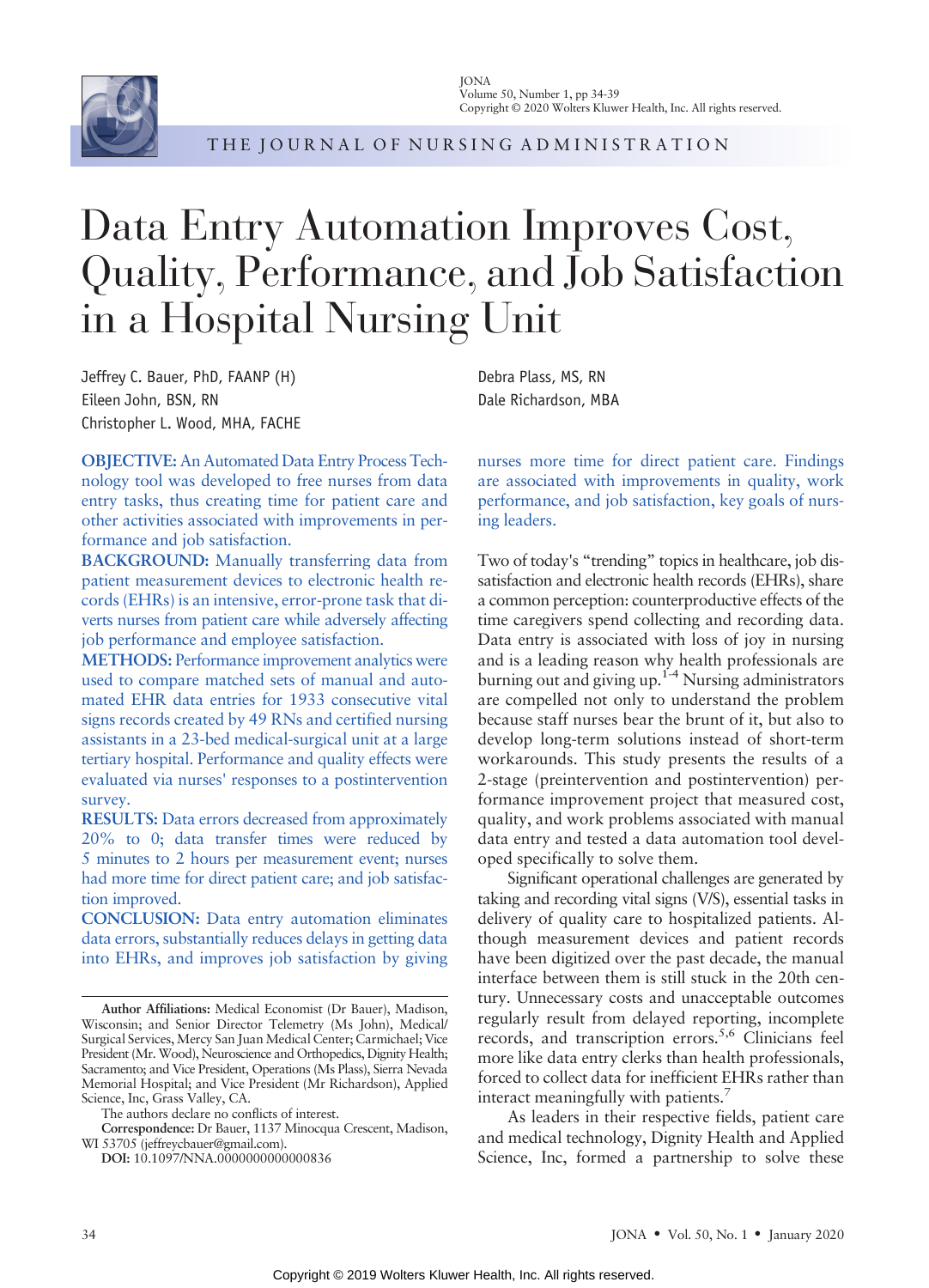problems. This joint venture at a Dignity Health flagship hospital is developing Automated Data Entry Process Technology  $(ADEPT<sup>TM</sup>)$  to automatically transfer V/S and other essential patient data (eg, weight, diet, fluid input/output, pain scale, supplemental oxygen) from dedicated measurement devices to patient records. Nurse-generated data can also be entered directly to patient records via ADEPT. In addition to saving money by improving workflow and enhancing quality, the tool is specifically engineered to meet the nursing staff's need to spend more time interacting directly with patients, a key component of job satisfaction.

This initiative started with an in-depth study to quantify the hospital's current system that requires an RN or certified nurse assistant (CNA) to manually transfer V/S from a measurement device's screen to the EHR. Nurses typically wrote the device-displayed values on paper (occasionally on their clothing or hands) at the bedside and then went to a desktop computer or workstation on wheels at another location to enter the data into the EHR. The manual process was not standardized to ensure consistency or accuracy. Different nurses used different methods. Entries were often batched; that is, V/S for several patients were handwritten on the same temporary transfer medium until recorded electronically at a workstation. Lost scraps of paper also resulted in delayed or missing entries. Although published literature suggests this aspect of data entry's impact on the delivery of care is a problem in hospitals in the United States, $8-10$ Dignity Health's institutional review board (IRB) determined that the project's quality improvement focus did not require IRB approval because the research automated an existing process; it did not change the way patient care was provided.

Consistent with the referenced studies that reveal problems in manual transfer of V/S from measurement devices to medical records, phase 1 focused on understanding 4 specific problem areas:

- 1. differences between values measured by the device and corresponding values in the EHR;
- 2. delays between time of device measurement and time of EHR data entry;
- 3. differences between actual time data entered in EHR and reported by caregiver; and
- 4. differences in performance by credentials (RN or CNA) and employee.

The magnitude of cost problems (eg, inefficient use of time, other tasks that could have been performed) and quality problems (eg, measurement errors, delayed reporting) revealed by phase 1 data clearly supports automating the device-EHR interface. The error rate of manual data transfer was clinically and economically unacceptable. The findings established baselines for subsequent analysis of automation's impact on cost, quality, productivity, and related problems created by manual interfaces.

## **Background**

V/S are among the most important observations a clinician considers when making a diagnosis and following a treatment plan.<sup>11</sup> As fundamental indicators of a patient's condition over time, V/S help determine required interventions, essential components in the chain of prevention required to avoid deterioration, cardiac arrest, and death.<sup>12</sup> History and physical findings are essential, but not solely sufficient to guide appropriate and timely care. Missing, outdated, or incorrect V/S can lead to avoidable adverse outcomes. Some of the blame is due to errors created at the interface between devices that take measurements and patient records that caregivers review. Resulting error rates, discrepancies between measured and recorded values, reported in the published literature are as high as 35%.13-17 Pooled data from all reviewed studies yielded an average error rate of 20.2%.

In other words, approximately one-fifth of all V/S values manually transferred from measurement devices to patient records may not be current and/or correct. Some errors are not clinically significant, but management engineering focuses on eliminating all errors. Accepting clinically insignificant errors can lead to serious problems with the quality of patient care and regulatory compliance. Indeed, if some errors are unimportant, why are the measurements even being made? Any error represents a potential problem in quality of care.18,19 Given the imperative for caregivers to focus on value, every healthcare delivery organization should be working to eliminate V/S errors in patient records. Therefore, the data automation tool was used to compare exact values of selected V/S (eg, systolic and diastolic blood pressure [B/P]) reported by the GE Healthcare (Chicago, Illinois) and Welch Allyn (Skaneateles, New York) V/S monitors, with the corresponding values ultimately entered in the hospital's Cerner (North Kansas City, Missouri) EHR, with the goal of driving the error rate to zero (0).

## **Methodology**

The study was conducted for 3 weeks in March 2016 on a busy medical-surgical unit at a large tertiary care hospital. A sample of 1933 consecutive, matched records was selected for analysis. A matched record consisted of the V/S value reported on the measurement device's screen and the corresponding data entered manually in the hospital's Cerner EHR by an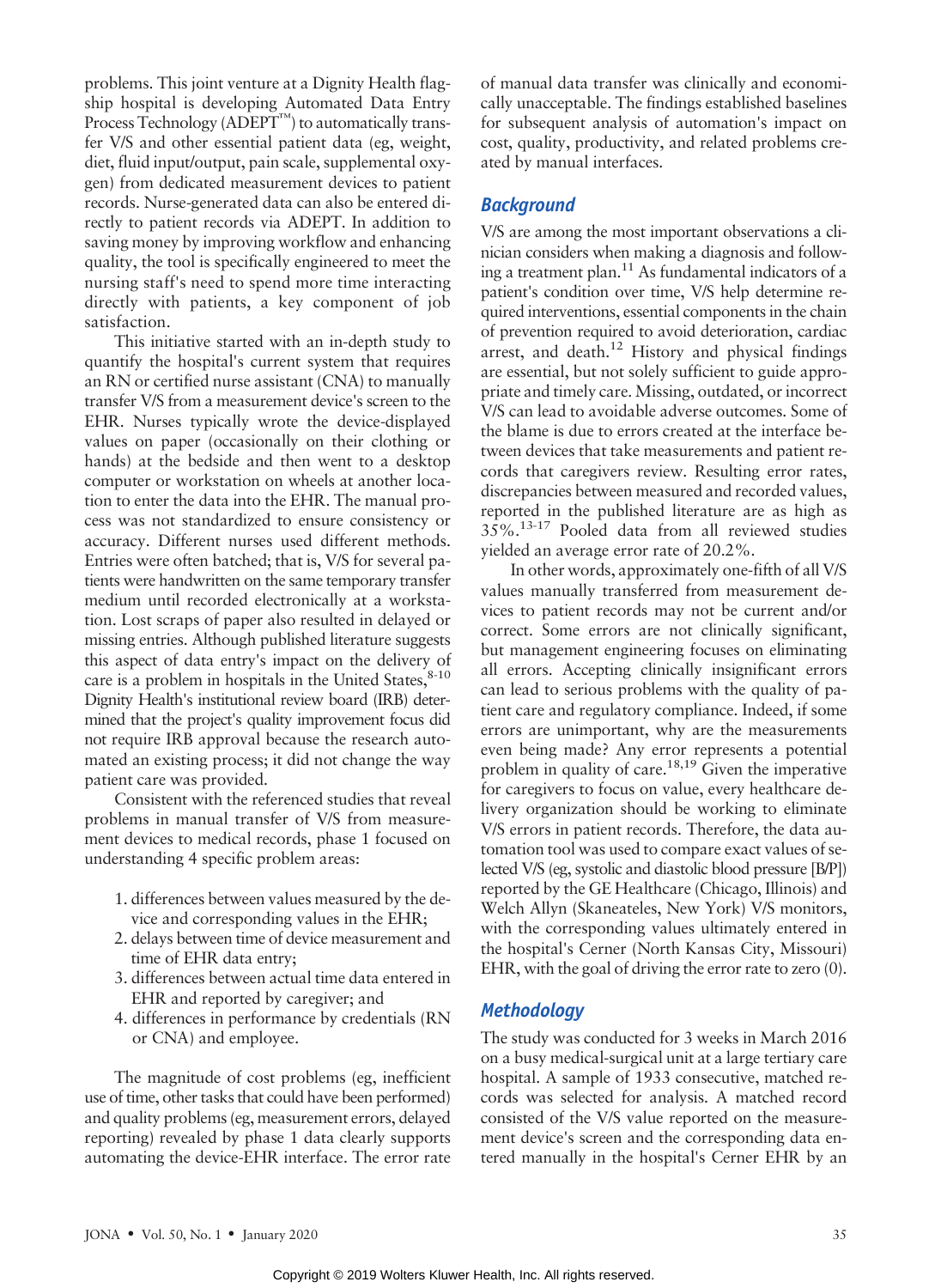RN or CNA. Technical architecture of the automated data transfer channel begins with a dongle plugged into the measurement device's data port. This wireless component transmits the V/S values via a secure and encrypted signal to the ADEPT application for display on an iPad Mini screen at the measurement site. The nurse who took the measurements accepts the V/S data displayed on the iPad's screen, which then transmits the data to the ADEPT backend application. This process allows the nurse to review and validate the data on the iPad before they are entered into the EHR. The nurse also has the option to retake the V/S in case of problems that lead to anomalous results, such as patient movement during measurement or misplaced cuffs.

The ADEPT technology allows the nurse to enter additional data, such as food and fluid intake and pain measurement. The interface also displays hospitalestablished normal values. The nurse-validated data entries are then transmitted instantaneously from the iPad Mini to the hospital's EHR in a HIPAAcompliant cloud via an HL-7 transaction. A time stamp is attached to the data as they are entered in the EHR, along with a record of the RN or CNA who took the V/S measurements. The data set in the EHR provides a complete audit trail of all measurements and related work tasks.

For purposes of this study, an error was defined as any inconsistency between the actual device measurement and the corresponding value entered in the EHR by the nurse. A data entry delay was defined as the elapsed time, in seconds, between the time the measurement device reported the V/S values and the time the corresponding data were recorded in the EHR.

#### Inadequacy of Standard Definition of Errors

Our phase 1 study of matched device-to-EHR data pairs found an overall error rate of 19%, at the middle of the range of rates reported in the literature. The error rate varied widely from day-to-day, with a range from 7% to 29% of all data pairs. The study also evaluated the frequency of all errors made by observed caregivers, as summarized in Figure 1. These data clearly demonstrate that errors are spread across the team of caregivers who record and report V/S data in the EHR. Only 9 employees (15%) made no errors as measured by phase 1 data. Fifty-one RNs or CNAs (85%) made 1 or more errors during the continuous 3-week monitoring.

In-depth multidimensional analysis of data found that the literature's standard practice of estimating a single error rate (ie, the number of values in the EHR that differ from the measurement device's values, as a percentage of all pairs in the data base) is misleading. Our analysis suggests that studies reporting a single composite measure of error oversimplify the range of mismatches between measured and recorded values, for reasons discussed below. Data revealed distinctly different problems that are obscured by the standard practice of combining all errors into 1 summary statistic. Important keys to improving quality and reducing costs are correspondingly absent from the current literature.

## Report and Analysis of Different Error Problems Differences Between Device Measurements and EHR Values

As noted above, our literature review produced a fairly consistent picture of how often information in medical records deviates from the corresponding source data provided by V/S measurement devices, but it does not fully depict the range of reasons for the discrepancies. (Accuracy of the values reported by the measurement devices was not addressed in this study.) The following types of disagreement between measured and recorded values were identified in our phase 1 study:

- typographical errors (eg, character transpositions, meaningless characters)
- rounding errors (eg, device values ending in any digit rounded to a number ending in 0 in the EHR)
- double counting (eg, >1 entry of a single episode of measurement, same data entered by 2 caregivers)
- missing values (eg, device provided a value, but corresponding field left blank in EHR)
- unexplained values (eg, EHR entry with no corresponding record of a device measurement)
- values entered in wrong patient record (eg, measurements identified with 1 patient at the recording device and entered in a different patient's EHR)

# Delays Between Time of Device Measurement and Time of EHR Data Entry

Referenced articles identified the problem of gaps between the exact time V/S are displayed by a measurement device and the exact time they are entered in the EHR. However, the length of the gap is less well documented in the literature, and some existing studies are flawed because time measurements were not synchronized across the continuum of discrete V/S events. The longer the gap, the less likely the V/S in the EHR accurately represent a patient's current condition, increasing the chances of deficient care. Essential responses to a critical drop in B/P, for example, are unlikely to be initiated on a timely basis if documentation of the patient's deteriorating condition is delayed more than a few minutes. Real-time, accurate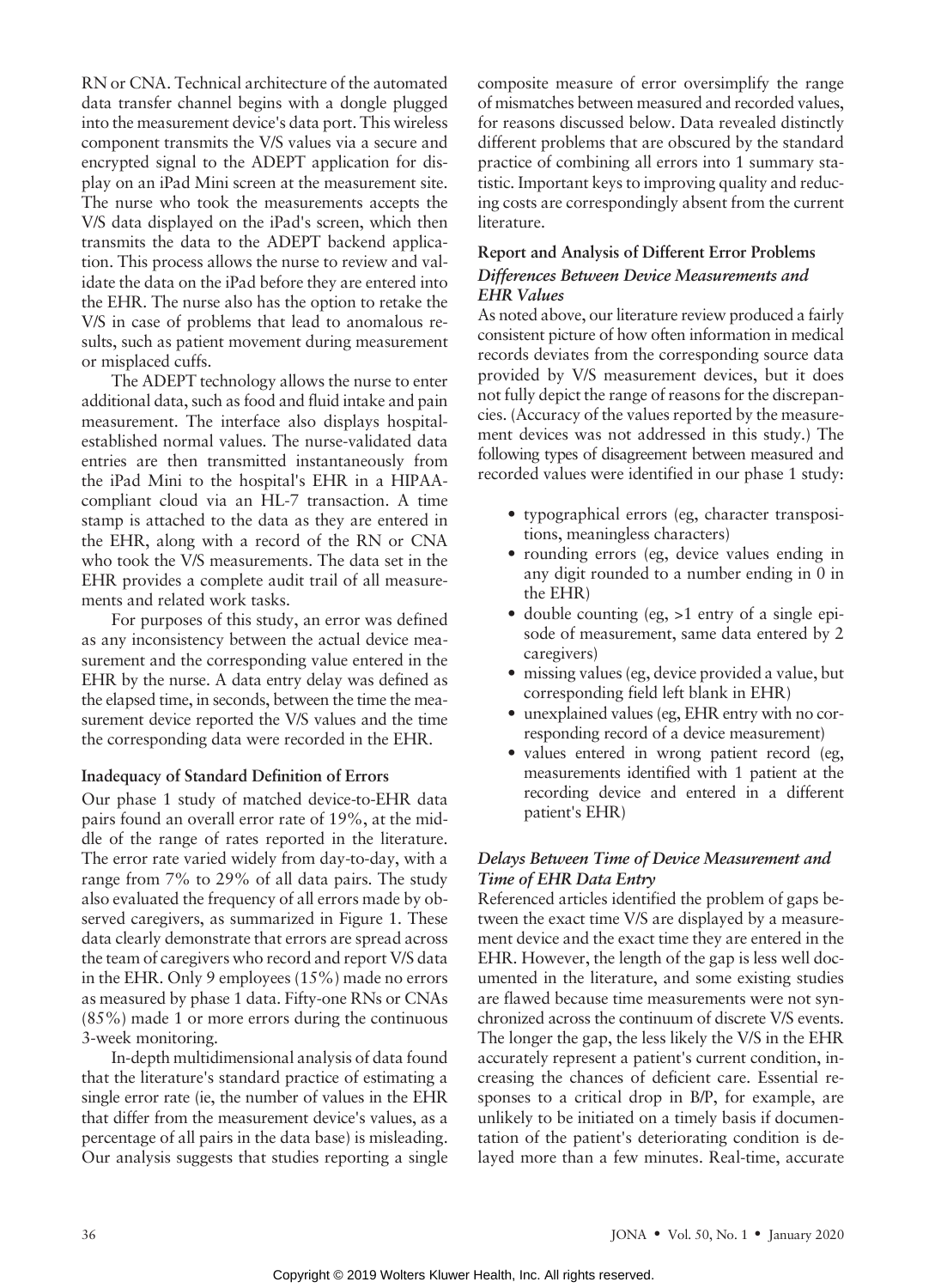

Figure 1. Percentage of manual entry errors by number of staff.

information can be the difference between life and death. Based on a standardized clock for all measurements, our findings are summarized in Figure 2. Visual analysis of the data distribution shows that very few entries matched the clock's real-time (ie, zero delay) transfer of data into the EHR, regardless of whether the data contained errors. The median delay was 5.63 minutes; the range was from 0 seconds to 395 minutes.

#### Differences Between Actual Time Data Entered in EHR and Reported by Caregiver

Meaningful measurement of the delay between device measurement and EHR entry assumes standardization (ie, exact calibration) of the time sources used to set the 2 endpoints. However, the study identified some discrepancies at the EHR endpoint, between the time the RN or CNA reported entering the data and the time the data were entered according to the digital time stamp. For example, the digital clock on the measurement device and the wristwatch or wall clock used by the caregiver are not calibrated to the same time standard (eg, WWV). These deviations are not directly related to cost or quality, but they must be eliminated. Hence, our research suggested that the patient record must include a single, correct, and consistent time stamp in order to conduct accurate studies of other problems created by manual data transfer.

## Differences in Performance by Credentials (RN or CNA) and Employee

The study enabled an unprecedented analysis of individual performance of tasks associated with the manual transfer of data from measurement device to EHR. Overall, RNs and CNAs had relatively low error rates. The rates observed in this study may be normal, but



Figure 2. Frequency of time delays between measurement of V/S and manual data entry into EHR.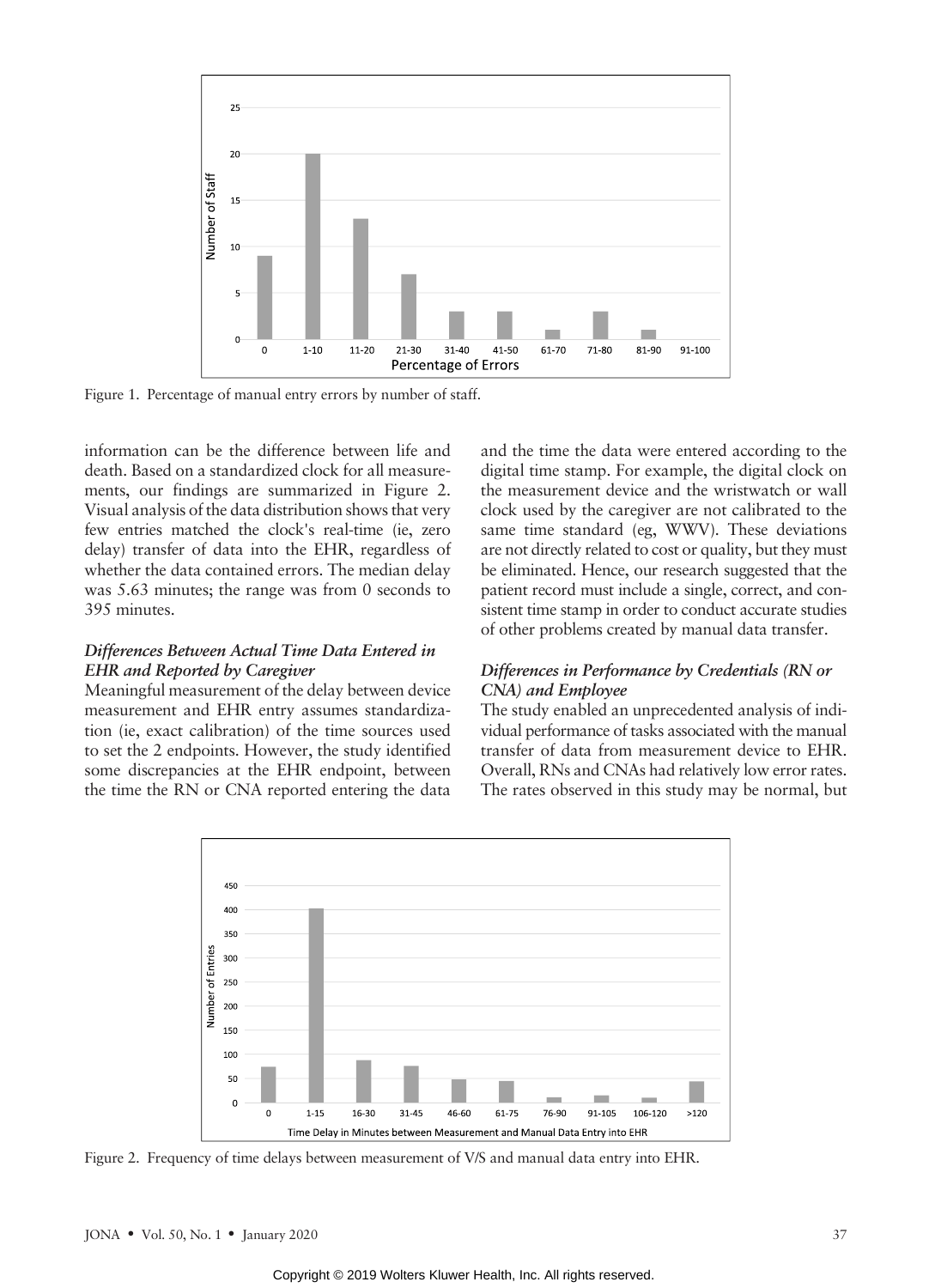phase 1 was not designed to test for variations from an expected or acceptable error rate. We identified several caregivers with error rates that are clearly unacceptable. Two caregivers had verifiable error rates of 73% and 50% in their data entries, and 10 (17% of all RNs and CNAs included in this analysis) had estimated error rates of 40% or higher. Identifying these outliers is an extremely important finding. It allows nursing administrators to initiate appropriate steps for improving performance of employees whose errors may be reducing quality of patient care and/or increasing costs.

## Nursing Performance and Job Satisfaction

A written survey was given to all 49 RNs and CNAs who participated in the comparison of manual and automated data entry. Forty complete surveys with usable responses were returned, for an 81.6% response rate. Thirty-three of the 40 respondents (82.5%) had used the automated data entry tool for 6 months or more prior to the data collection period. For all 40 respondents, the automated data entry tool was used for an average of 362 patients per caregiver. The survey instrument, available upon request from the corresponding author, was pretested and validated before being administered to the 49 RNs and CNAs.

Based on their experience with both manual and automated data entry processing technology (ADEPT), 35 of 40 nurses (87.5%) preferred to use the automated data entry tool. Reasons for this preference are identified by responses to the following questions:

- How did ADEPT affect the overall task of collecting other data, such as fluids, supplemental oxygen, and pain scale?
- Does ADEPT affect the total time you spend collecting and reporting data?
- Did using ADEPT affect errors in transferring data from measurement devices to the EHR?
- What is ADEPT's impact on the time that you have to spend on direct patient care and other tasks?

Survey responses to each question and their rates are presented in Figure 3.

In responding to an open-ended question on the survey form, nurses listed 34 discrete tasks they were able to undertake with the time saved by the automated tool for transferring data and capturing workflow measures. Responses fell into 4 distinct categories for the use of additional time: direct patient care, extended patient assessment, patient education, and medication management. The study identified several other benefits of automating data transfer. ADEPT generated operational data to assess nurses' preferences for different devices. Use patterns revealed that 1 manufacturer's V/S monitor was used by nearly 75% of the nurses, even though several vendors' devices were available on the unit. Transitioning all nurses to the single, preferred V/S monitor could eliminate the expense of maintaining lesser-used units. New operational data revealed significant variation in the time nurses devoted to measuring and recording V/S, which allowed nurse



Figure 3. Nurses' perception of impact of the automated data entry tool.